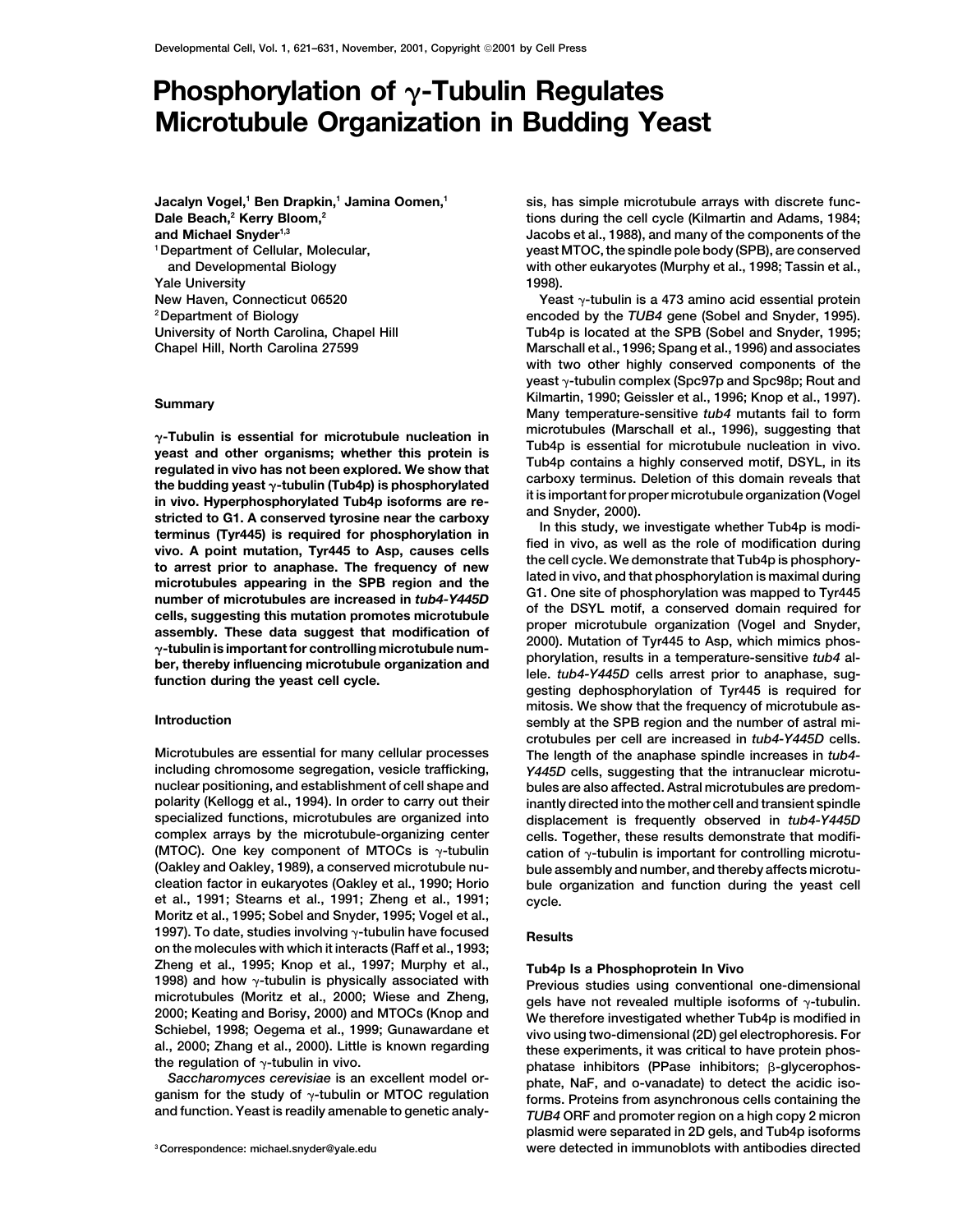

Tub4p is phosphorylated (A) in vivo. Extracts were prepared from yeast  $\beta$ -tubulin (Tub2p). The Tyr445 and nearby Ala439, asynchronous *tub4::HIS3* cells containing a 2 micron *TUB4* plasmid alad 10.1446 and l out 16 reg asynchronous  $\omega_2$ ... This cens containing a 2 micron 700+ plasmic<br>and incubated in the presence of PIC (phosphatase inhibitor cock-<br>tail: 10 mM NaF, 1 mM o-vanadate, and 20 mM  $\beta$ -glycerophosphate), in  $\gamma$ -tubulins (N tail: 10 mM NaF, 1 mM o-vanadate, and 20 mM β-glycerophosphate), PIC and CIP, or CIP alone. Tub4p isoforms were analyzed in 2D gels as described in Experimental Procedures. Anti-Tub4p<sup>N-term</sup> anti-<br> **Sequences (Figure 2A). Deletion of the DSYL motif signifbodies detect five isoforms in extracts treated with PIC or PIC and<br>CIP, but a single isoform is detected in extracts treated with CIP along 2000), rejoing the possibility that these residures** CiP, but a single isolorm is detected in extracts treated with CiP<br>alone. Tub4p is differentially phosphorylated during the yeast cell<br>cycle (B). Extracts were prepared from wild-type cells in G1, S phase,<br>and M phase. Tub **Tub4p has multiple isoforms in G1; a single isoform is detected when more of these residues might be regulated by phosphorextracts are treated with CIP. Acidic isoforms of Tub4p (arrows) are not detected in S phase or M phase. Treatment with CIP has no We constructed a series of Tub4 mutants in which** significant effect on 1ub4p isoform mobility in S phase or M phase,<br>suggesting that Tub4p is dephosphorylated in these cells. Examples<br>of representative cells for each phase of the cell cycle. The scale<br>bar in (B) indicat

**these conditions, only a single isoform that corresponds the proteins were prepared at 30 min after release (when to the most basic species was detected. Conversely, all cells are in late G1, 10 min prior to bud emergence; data the acidic isoforms are detected in CIP-treated samples not shown). As shown in Figure 2B, two Tub4p isoforms** containing phosphatase inhibitors (Figure 1A). Similar **results are obtained using endogenous levels of Tub4p; a single Tub4p isoform was detected in** *tub4-Y445F* **exhowever, the two most acidic isoforms are present, but tracts 30 min postrelease (Figure 2B). Longer exposures with low abundance and are therefore difficult to ob- of these samples saturated the film but did not reveal serve (see following section). These data provide evi- other isoforms (data not shown). Finally, protein samples dence that a -tubulin (Tub4p) is phosphorylated in vivo. were prepared from asynchronous cells overexpressing**

## **Phosphorylation of Tub4p Is Cell Cycle Dependent**

**We next examined whether Tub4p phosphorylation changes during the yeast cell cycle. Wild-type cells containing endogenous levels of Tub4p were arrested in G1 with factor (Minshull et al., 1996) and released into fresh medium in the presence and absence of nocodozole (NZ), a microtubule-destabilizing drug that arrests cells prior to mitosis (Jacobs et al., 1988; Minshull et al., 1996). Lysates were prepared from cells in G1, S phase (coincident with bud formation), and M phase, extracted in the presence of PPase inhibitors or with CIP, and subsequently incubated at 37C for 30 min, and the proteins were prepared for 2D gel analysis (Figure 1B). Representative cells from each phase are shown. At least four Tub4p isoforms are detected in extracts prepared from G1-arrested cells. As before, treating extracts with CIP eliminates all of the acidic isoforms and results in a single basic isoform. The acidic Tub4p isoforms are dramatically reduced in extracts prepared from S phase cells (as indicated by bud formation) and absent in M phase cells. Treatment with CIP had little effect on Tub4p isoform complexity or mobility in S phase and M phase samples. Overexposure of these samples did not reveal additional isoforms (data not shown). Together, these results indicate that Tub4p phosphorylation occurs predominantly in G1 and is absent in mitosis.**

## **Tyr445 Is Required for Phosphorylation In Vivo**

**The carboxy terminus (CTR) of Tub4p is composed of the conserved DSYL motif and divergent acidic tail re-Figure 1. Tub4p Is Differentially Phosphorylated In Vivo** *Tub4p and yeast α-tubulins (Tub1p and Tub3p), but not***<br>Tub4p and yeast α-tubulins (Tub1p and Tub3p), but not** 

**were introduced into the chromosome for expression** to the N terminus of Tub4p. As shown in Figure 1A, five at endogenous levels (see Experimental Procedures).<br>
discrete Tub4p isoforms are detected by anti-Tub4p<br>
antibodies.<br>
To determine whether Tub4 is modified by phospho To determine whether Tub4 is modified by phosphory-<br>lation, the inhibitors were left out and the extract was eycle in vivo. Wild-type and  $tub4-Y445F$  cells were ar-<br>treated with calf intestinal phosphatase (CIP); under res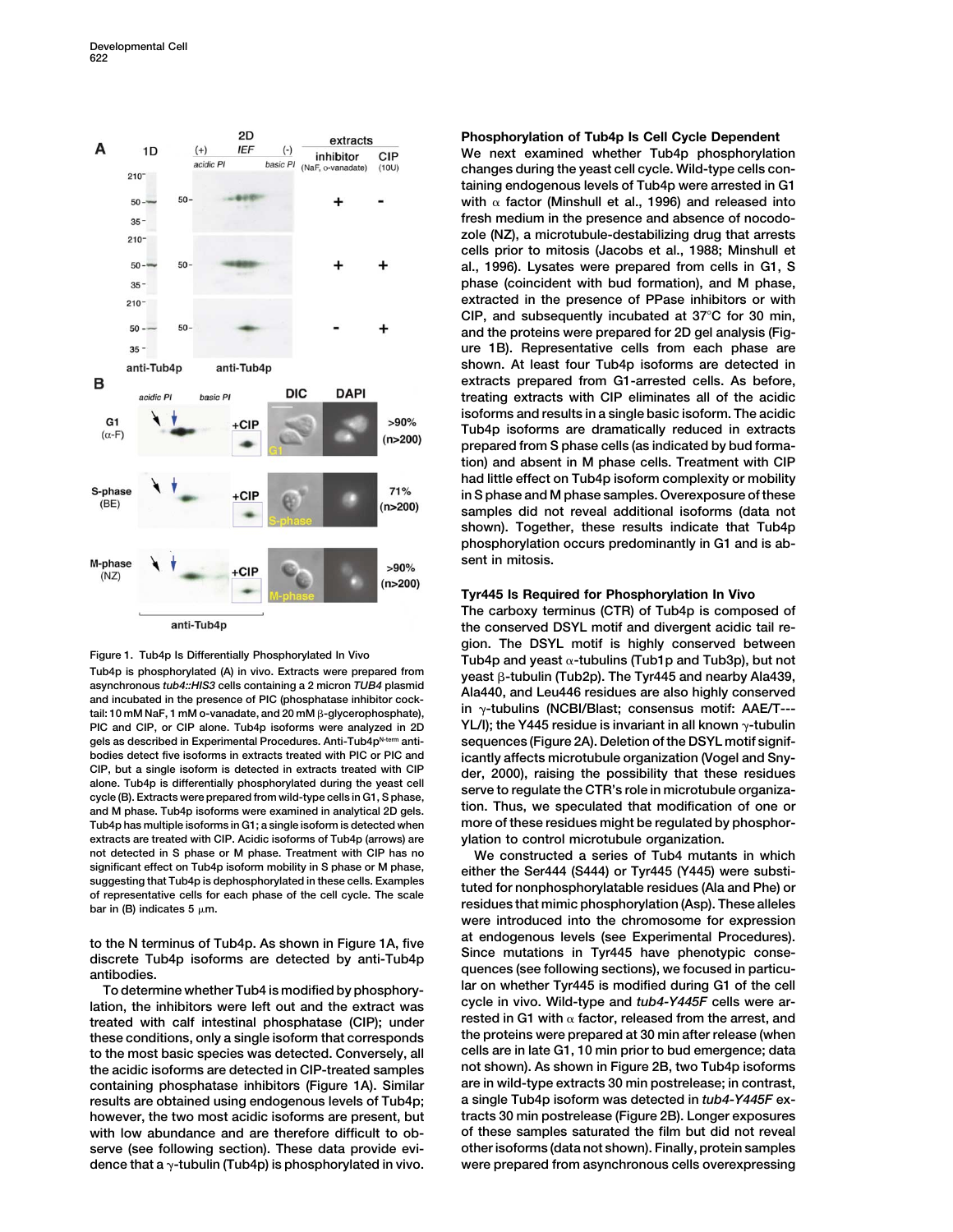

cron plasmids in the presence of the tyrosine PPase

## **Tyr445 Is Important for Tub4p Function protein (Figure 3D).**

**Tyr445 to either phenylalanine or aspartate. As controls, tains two molecules of Tub4p (Knop et al., 1997). We Ser444 was changed to alanine or aspartate (or Ser444 tested whether the mutant protein is capable of forming or Tyr445 to lysine). All mutations were introduced into a Tub4-Y445Dp-Tub4-MYCp complex using coimmunothe** *TUB4* **chromosomal locus in diploid cells by homolo- precipitation experiments using anti-MYC or anti-Tub4p gous recombination and confirmed by DNA sequencing. antibodies. As shown in Figure 3E, Tub4p is not detected** Haploid segregants of heterozygous diploids were in immunoprecipitations prepared from untagged wild**tested for growth defects at 25C, 34C, 37C, and 13C. type extracts; in contrast, the Tub4-MYCp fusion protein Strains containing mutations at Ser444 (Ser444Ala, is detected in extracts prepared from** *TUB4::MYC/* **Ser444Asp, and Ser444Lys), Tyr445Phe, and Tyr445Lys** *TUB4::MYC* **and** *TUB4::MYC/tub4-Y445D* **strains. The did not exhibit growth defects at any of the temperatures untagged mutant protein coimmunoprecipitates with tested. However, we found that cells containing the Tub4-MYCp, indicating that it assembles into the Tub4p Tyr445Asp mutation (***tub4-Y445D***) did not form colonies complex (Figure 3E). Thus, the growth defect of the** *tub4* **at 34C or 37C (Figure 3A). The majority of** *tub4-Y445D Y445D* **mutant is not due to an inability to form a Tub4pcells incubated on solid medium at the restrictive tem- Tub4p complex. perature (37C) for 24 hr form colonies when shifted We next investigated whether phosphorylation of back to the permissive temperature (25C), indicating Tyr445 might regulate Tub4p function by examining the that these cells remained viable at 37C (Figure 3B). effect of the** *tub4-Y445D* **mutation on nuclear positioning Analysis of DNA content by fluorescent activated cell and microtubule organization when cells are incubated sorting analysis revealed that** *tub4-Y445D* **cells incu- at the restrictive temperature. Cells were arrested in bated at the restrictive temperature have replicated their** G1with  $\alpha$  factor (Figure 4A, panels a' and c') and re-**DNA (data not shown). The viability of** *tub4-Y445D* **cells leased into prewarmed media and incubated for 2 hr at is dependent on the** *MAD1* **gene product, which is re- 34C. Cell morphology and nuclear position were moniquired for the spindle assembly checkpoint (Li and Mur- tored at 40 min postrelease from the arrest, and every ray, 1991; Hoyt, 2001). When** *tub4-Y445D* **and** *mad1* **20 min thereafter (Figure 4C). At least 200 cells were strains are mated and diploids are sporulated, the major- examined per strain per time point. Bud formation ocity of tetrads examined (79%, n 16) contain one dead curred at 40 min postrelease in the majority ( 70%) of spore, and only 2% of the viable progeny recovered are wild-type,** *tub4-Y445D***, and** *tub4-Y445F* **cells and by 60**

**arise from reduced protein levels at a restrictive temper- tioned at or near the bud neck (Figure 4C). After 2 hr ature (34C), extracts were prepared from wild-type and incubation at the restrictive temperature, the majority**

**Figure 2. Tyr445 Is Phosphorylated In Vivo Tub4p has an acidic carboxy terminus that contains the DSYL motif (residues 443–446),** which are conserved between yeast  $\alpha$ - and  $\gamma$ -tubulins but not  $\beta$ -tubulin. Residues Ala439 **and Ala440 are highly conserved and Tyr445** is invariant in all  $\gamma$ -tubulins (A). Whole-cell **extracts were prepared from wild-type or** *tub4-Y445F* **cells just prior to bud emergence (30 min postrelease from factor arrest) in the presence of PIC. Tub4p isoforms were** analyzed in 2D gels with anti-Tub4p<sup>N-term</sup> anti**bodies. In wild-type extracts, two Tub4p isoforms are detected at 30 min after release; one major Tub4p isoform is detected in extracts prepared from the** *tub4-Y445F* **mutant (B). Protein samples were prepared in the presence of the tyrosine PPase inhibitor o-vanadate from asynchronous cells overexpressing wild-type or the Tyr445**→**Phe mutant protein from high copy plasmids. An antiphosphotyrosine antibody stains wild-type but not Tyr445**→**Phe Tub4p isoforms (C).**

**wild-type or the Tyr445**→**Phe mutant protein from 2 mi-** *tub4-Y445D* **cells and probed for Tub4p by immunoblot** analysis. Yeast **ß-tubulin** (Tub4p) was used as a total **inhibitor o-vanadate. An anti-phosphotyrosine antibody protein loading control and detected in extracts with stains the wild-type but not the mutant Tub4p isoforms anti-Tub2p antibodies (Bond et al., 1986). Similar levels (Figure 2C). Thus, Tyr445 is required for one Tub4p phos- of wild-type, mutant protein, and Tub2p were observed phorylation event in G1 of the cell cycle. in each strain, indicating that the observed growth defect of** *tub4-Y445D* **cells is not due to reduced levels of**

We next examined the consequences of mutating The normal  $\gamma$ -tubulin complex of budding yeast con-

*tub4-Y445D mad1* **double mutants (Figure 3C). min, 98% of wild-type and 90% of** *tub4-Y445D* **and** *tub4-* **Since the growth defects of** *tub4-Y455D* **cells might** *Y445F* **cells had large buds and the nucleus was posi-**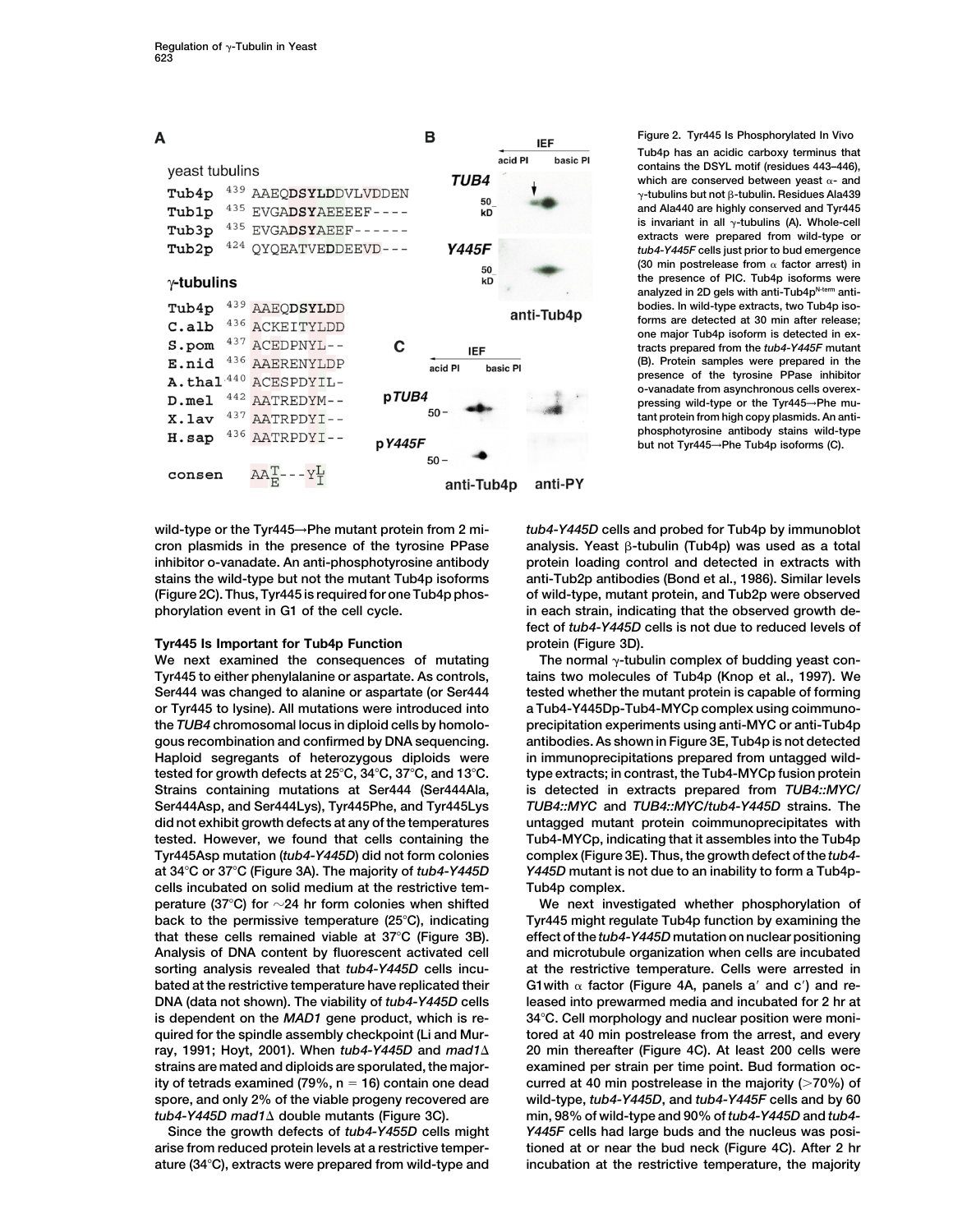B  $\mathbf c$ A  $25^{\circ}$ C  $37^\circ C$  $13^{\circ}$ C WT  $UB4 \times mad1\Delta$ **DSYLD** о WT  $\ddotmark$ o  $mad<sub>1</sub>$ **Ser444** ٠ mad1 DAYLD  $\ddot{}$  $95%$ **DDYLD**  $\ddotmark$ ÷  $\ddotmark$  $n=16$ nd **DKYLD** ÷ **Y445D** x mad1 dead **Tyr445** mad1 о **DSFLD**  $\ddot{}$  $\ddot{}$ **Y445D DSDLD**  $+/-$ ÷, ÷  $\bullet$  $WT$ DSKLD nd 79% TUB4 tub4-Y445D  $n = 16$ D E anti-Myc IPs extracts TUB4  $\overline{1}$ Y445D  $\ddot{}$ TUB4::MYC  $\ddot{}$ 4  $\ddot{}$ **TUB4** tub4-Y445D  $\ddotmark$  $\ddot{}$ 75 50 - IgG  $KD$  $KD$ Tub4-MYCp anti-Tub4p 50 Tub4p Y445D  $kD$  $\lceil \lg G \rceil$ 50  $KD$ anti-Tub2p anti-Tub4p anti-Myc

**Figure 3. Analysis of DSYL Point Mutations Amino acid substitutions were created in Ser444 and Tyr445 by site-directed mutagenesis and were integrated into the** *TUB4* **locus;** *TRP1* **was used to mark these alleles (see Experimental Procedures). Only one mutation (***tub4-Y445D***) was found to have a phenotype, a conditional growth defect at 37C (A).** *tub4- Y445D* **cells recover from incubation ( 16 hr) at the restrictive temperature, suggesting lack of growth is a result of cell cycle arrest/ delay rather than inviability (B).** *tub4-Y445D* **is colethal with** *mad1***, demonstrating that Mad1p is required for viability (C). The mutant Tub4pY445D protein is not depleted in extracts prepared from cells incubated at a restrictive temperature (34C) (D). The mutant protein forms a Tub4-Y445Dp-Tub4-MYCp complex, as shown by its coimmunoprecipitation with a functional Tub4-MYCp fusion protein (E). Neither the wild-type nor mutant protein is immunoprecipitated by anti-Myc antibodies (data not shown).**

**of wild-type cells have formed a second bud ( 60%; (Shaw et al., 1997). Astral microtubules were examined the remainder of cells were unbudded), indicating com- in small budded cells in which the spindle was located pletion of one cell cycle (Figure 4A, panel b). In contrast, at or near the neck of the bud at the start of the time the majority of** *tub4-Y445D* **cells remain large budded course (as was the case for the majority of wild-type with the nucleus at or in the bud neck (Figure 4A, panel and** *tub4-Y445D* **cells). These cells have already mid). The mother cells are much larger than in the wild- grated their nucleus properly, indicating that the astral type strain. microtubules are functional (Shaw et al., 1997; Miller**

*Y445D* **cells after 2 hr of incubation at 34C (Figure 4B). of the spindle assembly checkpoint, and are expected Fixed cells were stained with YOL1/34, a rat monoclonal to have dephosphorylated Tub4p. antibody raised against yeast -tubulins (Tub1/3p), and To examine the effect of the** *tub4-Y445D* **mutation on detected with an FITC-anti-rat IgG conjugate. The ma- microtubule assembly, we measured the frequency at jority of wild-type cells (either unbudded or with a small which new microtubules appear in the region of the bud) have one or two bright foci of tubulin staining as SPBs. Importantly, the frequency at which new microtudetected by indirect immunofluorescence with -tubulin bules emanating from the region of the SPBs become antibody (Figure 4B, panel b, arrows). The majority of visible (i.e., nucleation or regrowth from existing short** *tub4-Y445D* **cells have preanaphase spindles (2 m microtubules) is significantly increased in** *tub4-Y445D* in length); however, many of the spindles are bent (Fig**ure 4B, panel d, arrows). Together, these data indicate to wild-type cells (0.4 that** *tub4-Y445D* **cells arrest prior to anaphase with a min; Table 1). In addition, similar to CTR truncations**

# **The** *tub4-Y445D* **Mutation Promotes Astral**

**To investigate whether the** *tub4-Y445D* **mutation alters mutation promotes the assembly of astral microtubules. microtubule number and/or stability, we examined astral The dynamics of astral microtubules might also be microtubules in living cells; these experiments demon- altered as a result of the increased number of microtustrated that more microtubules are assembled from the bules observed in** *tub4-Y445D* **cells. We therefore mearegion of the SPBs in** *tub4-Y445D* **cells. Microtubule sured the elongation and shortening rates of astral miassembly, number, and dynamics were analyzed in two crotubules in wild-type (n 8 cells, 8 microtubules) and independent wild-type or** *tub4-Y445D* **strains express-** *tub4-Y445D* **(n 6 cells, 13 microtubules) cells. The ing a** *TUB1::GFP* **fusion integrated at the** *URA3* **locus elongation rate of microtubules was similar in wild-type (Straight et al., 1997) by time-lapse video microscopy** 

**Microtubules were examined in wild-type and** *tub4-* **and Rose, 1998), are not delayed or arrested as a result**

 **0.05 microtubules assembled/min) relative** to wild-type cells  $(0.4 \pm 0.03$  microtubules assembled/ **bipolar spindle. (Vogel and Snyder, 2000), the number of astral microtubules per cell increases in** *tub4-Y445D* **cells (2.7 0.08,**  $n = 8$ ) relative to wild-type cells  $(1.5 \pm 0.07, n = 8;$  Table **Microtubule Assembly and Growth 1). Together, these results suggest that the** *tub4-Y445D*

**0.103 m/min) and** *tub4-Y445D* **(1.20 0.140**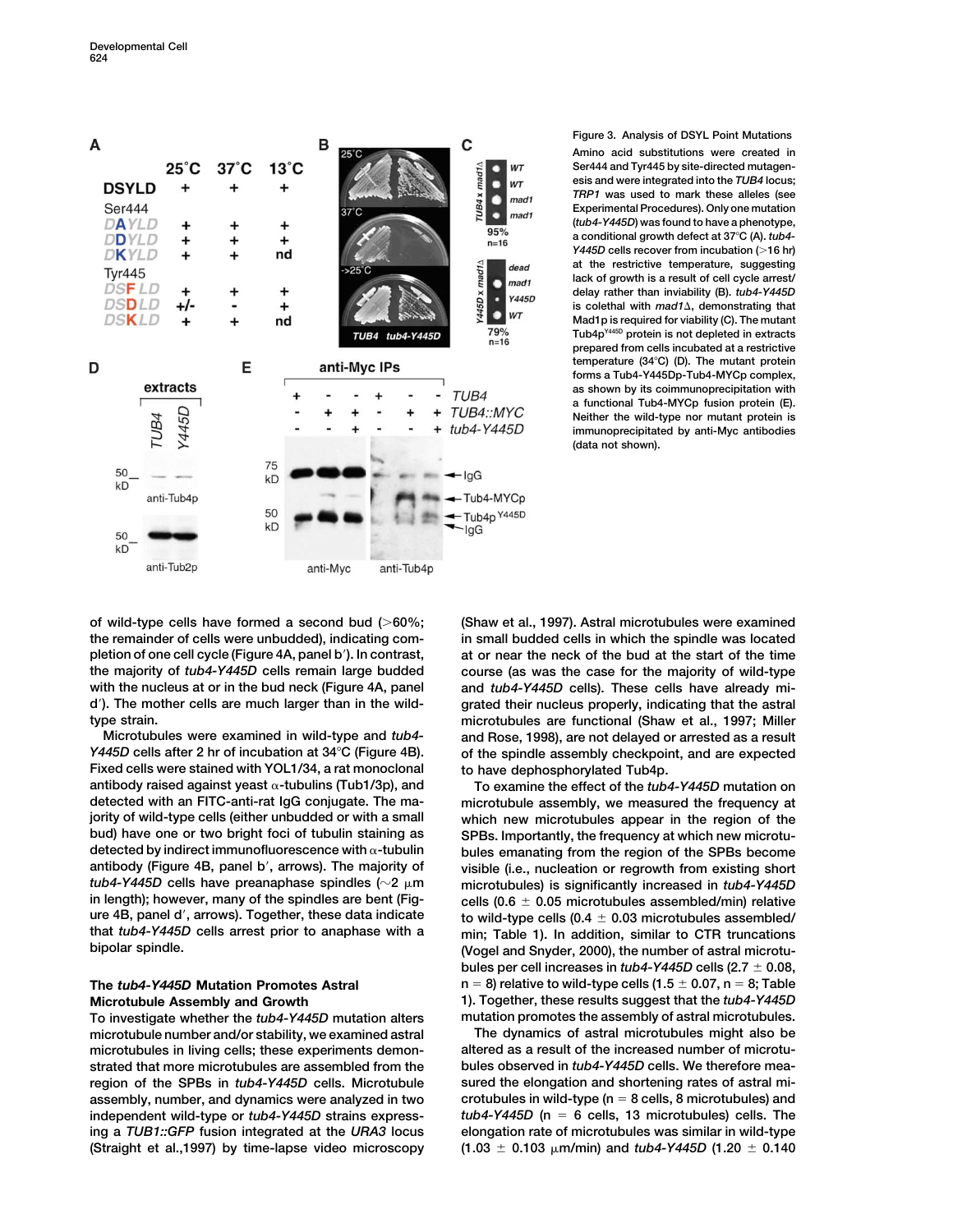| А |                    | <b>DAPI/DIC</b>                                        |        |                      | в   |                          | <b>DAPI</b>    | anti-Tub1/3p            |              |  |
|---|--------------------|--------------------------------------------------------|--------|----------------------|-----|--------------------------|----------------|-------------------------|--------------|--|
|   | >95%               | a'                                                     | >60%   | $\mathsf{b}'$        |     |                          |                | a'                      | $b^{\prime}$ |  |
|   | $-70%$             | $\mathbf{C}^{\mathsf{T}}$                              | $-80%$ | ď                    |     |                          |                | $\mathbf{C}^{\prime}$   | ď            |  |
|   |                    | 0' at 28° C                                            |        | 120' at 34°C         |     |                          |                | 120' at 34° C (release) |              |  |
| C | strain             | $(\alpha$ -F arrest)<br>time (minutes)<br>post-release |        | (release)<br>$\odot$ |     | $\widetilde{\bullet}$    |                |                         |              |  |
|   | TUB4<br>$(n=201)$  | 0<br>40<br>60<br>80                                    |        | >95                  | >70 | 2<br>$\mathbf{1}$        | 98<br>11       | 0<br>89 (II)            |              |  |
|   | <b>Y445D</b>       | 100<br>0                                               |        | 85<br>>95            |     | 1                        | 0              | 15                      |              |  |
|   | $(n=264)$          | 40<br>60<br>80<br>100                                  |        | 3                    | ~1  | 9<br>5<br>$\overline{2}$ | 91<br>83<br>51 | 0<br>15<br>44 (l)       |              |  |
|   | Y445F<br>$(n=312)$ | 0<br>40<br>60                                          |        | >95                  | >70 | 8                        | 92             |                         |              |  |
|   |                    | 80<br>100                                              |        | 90                   |     | 9                        |                | 90 (II)<br>10           |              |  |

**Figure 4.** *tub4-Y445D* **Cells Arrest Prior to Anaphase**

**Wild-type and** *tub4-Y445D* **cells were arrested in G1 with factor at 28C ([A], panels a and c), released from the arrest, and incubated for 2 hr at 34C. Cell morphology was monitored at 40 min postrelease (bud formation) and every 20 min thereafter (C). At least 200 cells were examined per strain.** *tub4- Y445D* **cells arrest with a migrated nucleus and large bud (A). Wild-type cells complete one cell cycle and have formed a new bud after 2 hr ([A], panel b). The terminal arrest phenotype of** *tub4-Y445D* **cells is large budded with a nucleus positioned at or in the bud neck ([A], panel d). Microtubules in these cells were examined by indirect immunofluorescence with anti-Tub1/3p antibodies (B). One or two foci of tubulin staining is observed in the majority of wild-type cells ([B], panel b, arrows); in contrast, the majority of** *tub4- Y445D* **cells have preanaphase spindles (2 m in length), and the spindles appear bent ([B], panel d, arrows). The timing of bud emergence and nuclear migration is similar for wild-type,** *tub4-Y445D***, and** *tub4-Y445F* **strains (C). Less than 10% of** *tub4-Y445D* **and** *tub4-Y445F* **cells have their nucleus in the mother cell 60 min after release from factor** arrest. The scale bars in (A) and (B)  $=$  5  $\mu$ m.

**merized faster in** *tub4-Y445D* **cells (1.59 min) relative to those in wild-type cells (1.18 (65.3 8.25 s) than in wild-type cells (42.8** in *tub4-Y445D* cells (2.3  $\pm$  0.15  $\mu$ m) relative to wild-type cells  $(1.6 \pm 0.14 \mu m)$ ; Table 1).

**transition between microtubule elongation and pausing gates for another 40 s, and then shortens (Figure 5B). or catastrophe is inhibited in** *tub4-Y445D* **cells. How- Thus, the effect of the** *tub4-Y445D* **mutation on astral ever, not all astral microtubules in** *tub4-Y445D* **cells ex- microtubule growth is not global, and perhaps is due hibit suppressed dynamics. We observed that one of to increased numbers of microtubules competing for**

**m/min) cells (Table 1); however, microtubules depoly- several microtubules in the same** *tub4-Y445D* **cell exhib**ited normal dynamics, such as a pause during elonga- **0.125 tion or a shorter elongation phase, whereas the others m/min; Table 1). Additionally, the average period of have abnormal kinetics. Examples of microtubule dyelongation was significantly longer in** *tub4-Y445D* **cells namics in a wild-type cell and a** *tub4-Y445D* **cell are 4.53 s). In shown in Figure 5. In the wild-type cell (Figure 5A), the agreement with this observation, we found the average microtubule elongates for 41 s, shortens for 20 s, and maximal length of the astral microtubules also increased then elongates for a further 61 s before the next catastro**phe event. Two of the three microtubules in the *tub4-* **0.14 m; Table 1).** *Y445D* **cell elongate for an extended period of time ( 80 Taken together, these latter results suggest that the s); however, a third pauses after 20 s of growth, elon-**

|               | <b>Microtubules</b>                 | Astral                     | Astral microtubule dynamics           | Microtubule                    |                                |                            |
|---------------|-------------------------------------|----------------------------|---------------------------------------|--------------------------------|--------------------------------|----------------------------|
| <b>Strain</b> | assembled <sup>+</sup><br>(per min) | microtubules<br>(per cell) | <b>Elongation rate</b><br>$\mu$ m/min | Shortening rate<br>$\mu$ m/min | <b>Elongation phase</b><br>(s) | length<br>$(max; \mu m)$   |
| TUB4          | $0.4 \pm 0.03$                      | $1.5 \pm 0.07$             | $1.03 \pm 0.103$                      | $1.18 \pm 0.125$               | $42.8 \pm 4.53$                | $1.6 \pm 0.14$             |
| Y445D         | $0.6 \pm 0.05$<br>p < 0.01          | $2.7 \pm 0.08$<br>p < 0.01 | $1.20 \pm 0.140$                      | $1.59 \pm 0.193$<br>p < 0.01   | $65.3 \pm 8.25$<br>p < 0.05    | $2.3 \pm 0.15$<br>p < 0.01 |

**Astral microtubules were examined in small budded cells with a spindle at or near the neck at t 0. Cells were observed for 12–15 min at 25C. Frequency at which new microtubules appeared at the SPBs (***TUB4***, n 8 cells;** *Y445D***, n 12 cells), number (***TUB4***, n 8 cells;** *Y445D***, n 8 cells), elongation/shortening rates, and average maximum length (***TUB4***, n 8 cells, 8 microtubules;** *Y445D***, n 6 cells, 13 microtubules) were determined as described in Experimental Procedures.**

**† Number of new microtubules (resulting from either nucleation or regrowth) visible in the region of the SPBs per unit time.**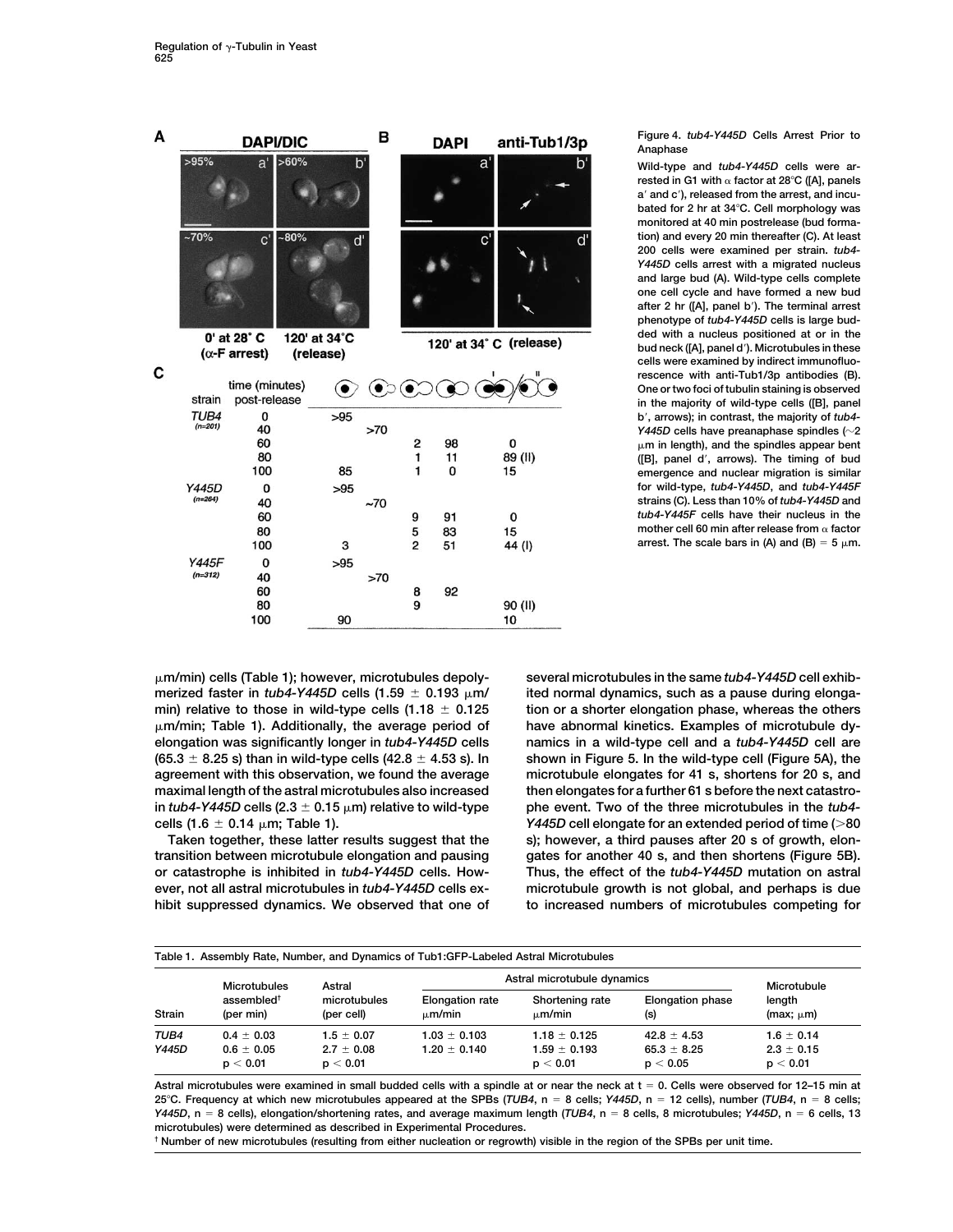

Astral microtubules in wild-type cells typically undergo frequent<br>transitions from growth to a paused or catastrophe state. An exam-<br>ple of this in a wild-type cell is shown in (A). In the majority of *tub4*-<br>compared to ple of this in a wild-type cell is shown in (A). In the majority of tub4-<br> *Y445D* cells, several astral microtubules can be monitored simulta-<br> *Y445D* cells, several astral microtubules can be monitored simulta-<br> **down w** neously; an example is shown in (B). The transition from growth to **pause or catastrophe is suppressed in two astral microtubules, (Figure 6C). Thus, the** *tub4-Y445D* **mutation appears to resulting in a prolonged elongation phase and increased maximal affect the growth and organization of astral and intralength (B). However, a third microtubule undergoes a pause after nuclear microtubule arrays. 20 s of growth, and then resumes elongating. This analysis indicates that the effect of the** *tub4-Y445D* **mutation on astral microtubule dynamics is not global, and is likely to be indirect. The** *tub4-Y445D* **Mutation Is Dominant**

**(see Discussion). enhanced microtubule arrays. This observation predicts**

**The frequency of microtubule assembly and the number ence of benomyl, a microtubule depolymerizing drug. of astral microtubules are increased in** *tub4-Y445D* **cells. Wild-type and mutant strains were tested for resistance The rapid formation of these astral microtubule arrays and/or sensitivity to 10 g/ml benomyl at 25C. Haploid might affect their direction of termination and bud or** *tub4-Y445D* **(Figure 7A) and diploid** *TUB4/tub4-Y445D* bud neck cortex (mt<sub>b</sub>) versus mother cell cortex (mt<sub>m</sub>), (Figure 7B) cells are resistant to benomyl relative to wild-<br>and thereby affect spindle position. We determined the type cells. The conditional growth defect at 34 and thereby affect spindle position. We determined the percentage of newly assembled mt<sub>ia</sub> and mt<sub>in</sub> in wild-<br> **both** type and *tub4-Y445D* cells. In small budded wild-type tant strains containing a TUB4 centromeric plasmid **type and** *tub4-Y445D* **cells. In small budded wild-type cells with a spindle positioned at the neck, 50% of (data not shown). The benomyl-resistant phenotype obastral microtubules grow into and terminate in the bud, served for homozygous and heterozygous** *tub4-Y445D* **whereas only 23% terminate in the mother cell. In con- strains suggests that** *tub4-Y445D* **is a semidominant trast, 50% of astral microtubules grow into and termi- activating mutation that increases microtubule number nate in the mother cell in** *tub4-Y445D* **cells (Figure 6A). and/or stability.**

The mt<sub>b</sub> exert pulling force on the spindle, whereas **the mt<sub>m</sub> exert pushing force (Adames and Cooper, 2000). Discussion These opposing forces act to maintain spindle position** at the bud neck until spindle elongation occurs (Yeh et Previous studies of  $\gamma$ -tubulins have concentrated on al., 2000). The number of mt<sub>m</sub> increases in *tub4-Y445D* the identification and characterization of proteins that cells; we observed that mt<sub>m</sub> transiently displaced the associate with  $\gamma$ -tubulins (Zheng et al., 1995; Knop and **spindle from the neck in the majority of** *tub4-Y445D* **cells Schiebel, 1997, 1998; Nguyen et al., 1998; Oegema et examined. An example of spindle displacement is shown al., 1999; Gunawardane et al., 2000; Zhang et al., 2000)** in Figure 6B. At the start of the time lapse, an mt<sub>h</sub>  $(t = \cdot \cdot)$  or how  $\gamma$ -tubulin is positioned at the minus end of the **0:00) pulls the spindle toward the neck (t 0:22) and microtubule (Moritz et al., 2000; Wiese and Zheng, 2000;**  $i$  orients it (t = 1:42). Subsequently, an mt<sub>m</sub> forms (t = Keating and Borisy, 2000). The data presented above

**2:42) and elongates, displacing the spindle from the** neck ( $t = 5:21$ , left arrow). A second  $mt_m$  rotates the **spindle perpendicular to the** *z* **plane (t 5.21, right arrow). Eventually, these microtubules shorten and the** spindle repositions at the bud neck  $(t = 8:02-14:42)$ . **Spindle displacement and subsequent reorientation were not observed in any of the wild-type cells examined (n 8), but were observed in 75% of** *tub4-Y445D* **cells**  $(n = 12)$ .

**The function of the spindle microtubules is likely to be affected by the** *tub4-Y445D* **mutation. Cells with a** medium-sized bud and a spindle  $\leq 2 \mu$ m in length were **imaged at 1 min intervals for 2 hr (see Experimental Procedures). In wild-type and** *tub4-Y445D* **cells, the spindle elongates into the bud and mother cell (Figure 6C). In wild-type cells, the length of the anaphase spindle** ( $\sim$ 8  $\upmu$ m) extends the length of the cell (ratio = 1.0  $\pm$ **0.02) before spindle breakdown (Figure 6C). In contrast, the spindle length in** *tub4-Y445D* **cells is greater than the length of the cell, forming a "fish hook" anaphase spindle with curved ends (Figure 6C). The ratio of the** Figure 5. A Subset of Microtubules Exhibit Normal Dynamics in spindle length relative to the length of the cell revealed<br>that the normalized maximal spindle length significantly Astral microtubules in wild-type cells typically undergo frequent increased in  $tub4-Y445D$  cells  $(1.2 \pm 0.04, p < 0.01)$ <br>transitions from growth to a paused or catastrophe state. An exam-

## **for Resistance to Benomyl**

**The analysis of microtubule assembly, number, and dylimited factors that contribute to microtubule dynamics namics in** *tub4-Y445D* **cells indicates that they have that the** *tub4-Y445D* **strain should be resistant to micro-Increased Microtubule Assembly in** *tub4-Y445D* **tubule depolymerizing drugs. We therefore tested the Cells Causes Defects in Microtubule Organization growth of wild-type and** *tub4-Y445D* **cells in the pres-**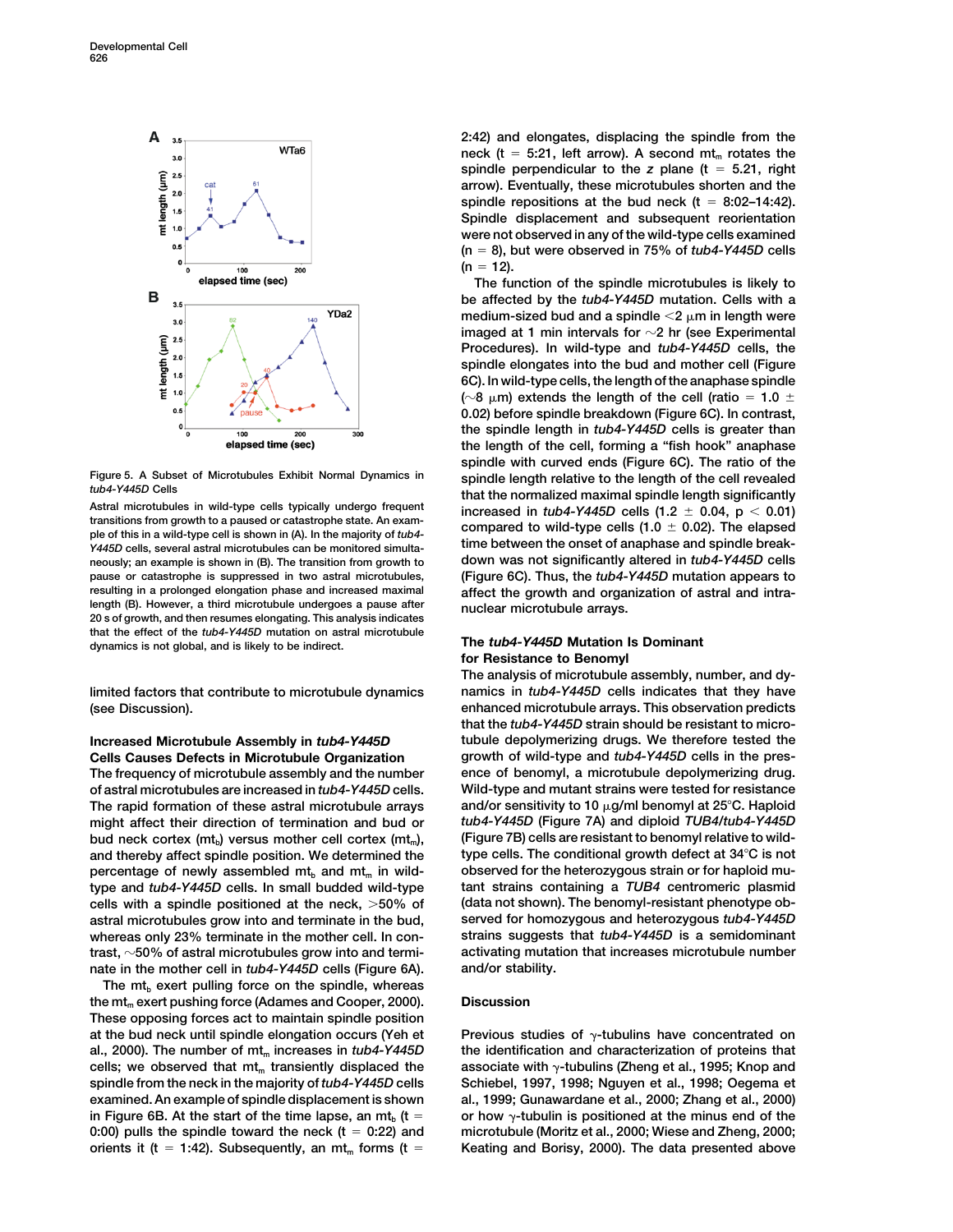

**regulation during the cell cycle. We demonstrate that at the SPBs and the number of astral microtubules are in G1 and dephosphorylated during mitosis. One G1- stitutive phosphorylation. Phosphorylation of Tub4p yeast (Amon et al., 1992; Sorger and Murray, 1992), sug- separation and mitosis. The** *tub4-Y445D* **mutation has**

**sembly, and thereby affects microtubule number, stabil- of Tub4p is presumably critical for mitosis. ity, and organization. In support of this hypothesis, we** *tub4-Y445D* **cells arrest with short spindles at the bud**

**represents an in vivo examination of -tubulin (Tub4p) find that the frequency of new microtubules detected Tub4p is a phosphoprotein; it is hyperphosphorylated increased in the** *tub4-Y445D* **mutant, which mimics conspecific phosphorylation is dependent on a highly con- during G1 is likely to be important for stimulating microserved tyrosine residue. Only a few examples of tyrosine tubule assembly during spindle pole duplication. This phosphorylation (one example being phosphorylation of would lead to the formation of a full complement of Cdc28p by Swe1p) have been reported previously in microtubules from each pole as cells prepare for pole gesting that this form of modification is rare (see Zhu a more pronounced effect on microtubule assembly and et al., 2000; Modesti et al., 2001). The timing of phos- stability than the opposing** *tub4-Y445F* **mutation. Alphorylation of Tub4p is different from that of Spc98p. though the reasons for this are not known, we speculate** Phosphorylation of Spc98p peaks after bud emergence that (1) phosphorylation of several Tub4p residues par**and appears to play a role in its nuclear compartmental- ticipates in promoting microtubule assembly in G1 (this ization (Pereira et al., 1998). is consistent with the detection of multiple acidic Tub4p What is the role of Tub4p phosphorylation? Tub4p isoforms in G1) and/or (2) dephosphorylation of Tub4p phosphorylation appears to regulate microtubule as- is critical for cell cycle progression. Dephosphorylation**

### **Figure 6. Microtubule Organization Is Altered in** *tub4-Y445D* **Cells**

**The percentage of microtubules terminating in the mother cell increases in** *tub4-Y445D* **cells relative to wild-type cells (A). Spindles are frequently displaced from the bud neck and microtubules terminating in the mother cell contribute to the loss of spindle position. Cell borders are shown as green (last time point is blue) outlines. Arrows indicate astral microtubules (B). The spindle frequently curves during anaphase in** *tub4-Y445D* **cells, forming a "fish hook" spindle (C). Corrected anaphase spindle length (spindle length/cell length) is increased in** *tub4-Y445D* **cells.** Scale bars indicate  $5 \mu m$ .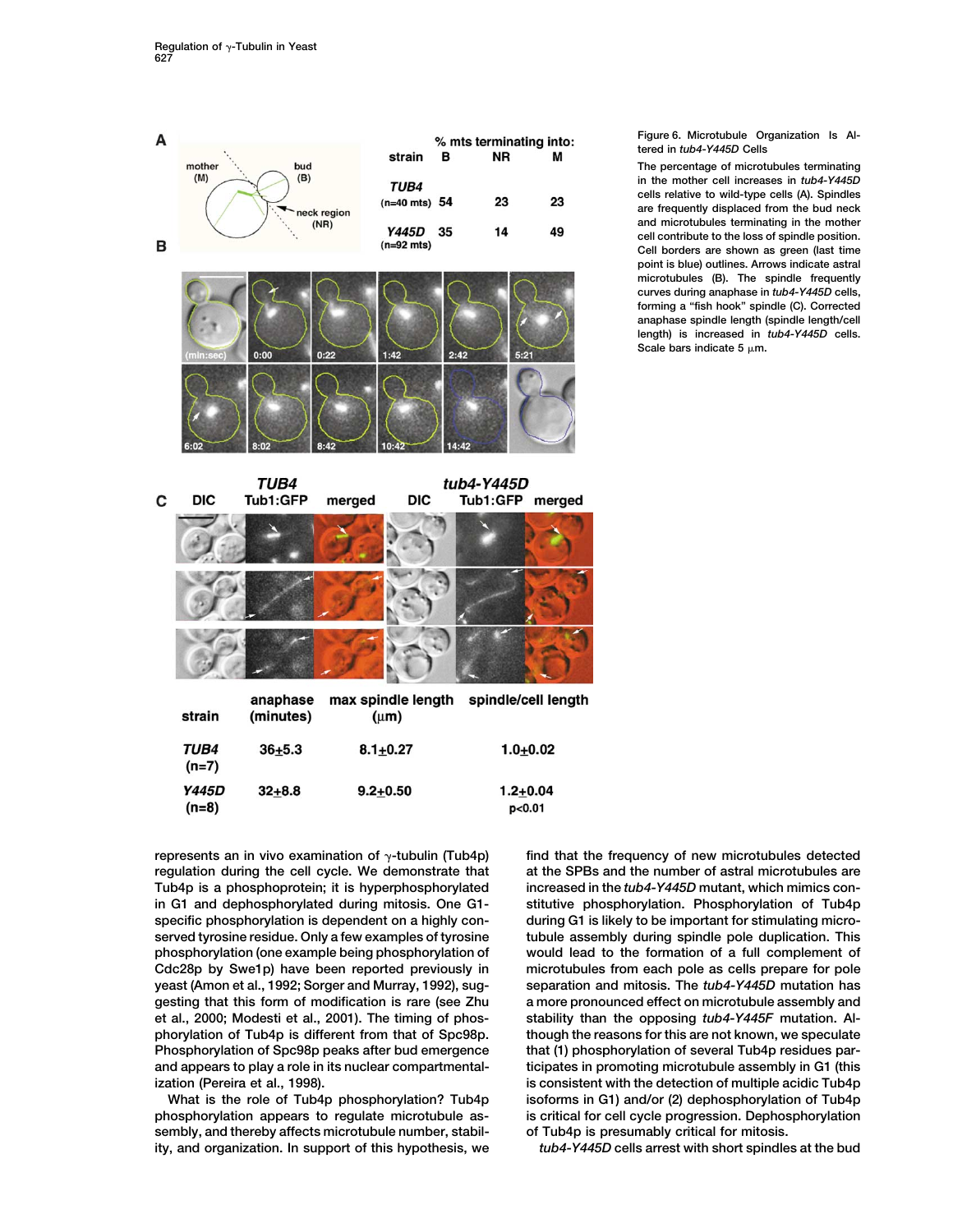



**on YPAD containing 10 g/ml benomyl. Serially diluted cultures (Guthrie and Fink, 1991). Recombinant DNA manipulations were** were spotted (5  $\mu$ I) on YPD supplemented with either DMSO (control) **or benomyl.** *tub4-Y445D* **cells are resistant to benomyl relative to transformed with plasmids or PCR fragments using the one step** wild-type cells (A). Heterozygous *TUB4/tub4-Y445D* cells grow in **the presence of benomyl; in contrast, the growth of wild-type diploid cells (heterozygous for the** *TRP1* **marker) is inhibited, demonstrating that** *tub4-Y445D* **is a semidominant allele (B). Construction of Mutant Strains and Genetic Analysis**

**deleted (Vogel and Snyder, 2000). The observed pheno- tion. Gel-purified HincII fragments composed of 300 bp of 5** *TUB4* **types of the** *tub4-Y445D* **mutant (increased assembly coding sequence containing the desired mutation followed by 100** and number of microtubules, and dominant resistance<br>to benomyl) suggest that it is a dominant activating<br>mutation. The fact that a dominant active mutation that<br>mimics phosphorylation and CTR deletions has similar<br>minics **and** *TRP1* **effects on microtubule number and organization sug- progeny were obtained by tetrad analysis (20 tetrads** gests that Tyr445 phosphorylation may inhibit the CTR. per mutation). The *tub4-Y445D* conditional growth defect segre-<br>These data are consistent with the hypothesis that the gated with the *TRP1* marker in >95% of haploid These data are consistent with the hypothesis that the gated with the *IRP1* marker in >95% of haploid progeny of *IUB4/*<br>CTR plays an inhibitory role in microtubule assembly<br>and/or stability (Vogel and Snyder, 2000). Inac **of this region during G1 by phosphorylation would there- a** high copy 2 micron plasmid. Plasmids were introduced into a **fore promote microtubule assembly.** *tub4\::HIS3* shuttle strain using standard methods (Boeke e

**How might phosphorylation of Y445 contribute to mi- 1984). The loss of the wild-type gene was confirmed by PCR.** crotubule organization in the cell? We have demon-<br>strated that the tub4-Y445D mutation increases the<br>assembly rate of microtubules. The corresponding in-<br>assembly rate of microtubules. The corresponding in-<br>sensitivity t **crease in microtubule number is correlated with a signifi- by tetrad dissection. cant increase in the number of microtubules directed into the mother cell (see Figure 6A). Thus, we speculate** that controlling the assembly of microtubules during the<br>
cell cycle is crucial for their proper organization and<br>
function. We observed that spindles often lose position<br>
from the bud neck in *tub4-Y445D* cells. This is from the bud neck in *tub4-Y445D* cells. This is likely yeast peptone extract (YPD) and grown at 30°C to a density of  $\sim$ 1<br>to be the result of pushing forces exerted by mother- OD<sup>600</sup>. Cells were resuspended at a density **directed microtubules (Adames and Cooper, 2000) in** grown for 90 min ( $\sim$ 1 cell cycle), and then incubated with  $\alpha$  factor<br>the absence of pulling forces exerted by microtubules at 30°C. After 1 hr, a second aliquot of the absence of pulling forces exerted by microtubules interacting with the bud or bud neck (Yeh et al., 2000).<br>
Bud tip and bud neck interactions are important for Bud tip and bud neck interactions are important for Bud t **proper spindle positioning (Carminati and Stearns, 1997; Bud morphology and nuclear position was assayed to confirm the Shaw et al., 1997) and maintaining the spindle at the arrest (200 cells/condition/strain).**

**neck prior to anaphase (Yeh et al., 2000). One possibility is that increasing the number of microtubules titers microtubule-associated factors (such as plus end binding proteins) regulating microtubule dynamics, resulting in spindle position/function defects and elongated astral and spindle microtubules.**

These data suggest that modification of yeast  $\gamma$ -tubu**lin during the cell cycle is important for controlling microtubule number and organization. The Tyr445 residue of Tub4p is conserved within the carboxy terminal residues** of many  $\gamma$ -tubulins, suggesting a general role of  $\gamma$ -tubu**lin modification in regulating microtubule organization in many organisms. Further studies to identify proteins that regulate Tub4p and/or the CTR will help provide important insights for understanding how microtubule organization is regulated during the cell cycle.**

### **Experimental Procedures**

**Wild-type and mutant strains were tested for their ability to grow Yeast cells were grown and manipulated using standard techniques**

**DSYL mutants were made by PCR site-directed mutagenesis using mutagenic oligonucleotide primers and a 2.2 kb genomic KpnI/NsiI** neck and increased numbers of astral microtubules. In-<br>terestingly, these phenotypes are similar to those of<br>cel-purified PCR products were digested with PstI and SacI, and<br>cloned into pSK-TUB4::TRP1. Plasmids were sequenc that they contained the appropriate, rather than an undesired, mutaregions of the *TUB4* ORF. Heterozygous diploids were sporulated

**fore promote microtubule assembly.** *tub4::HIS3* **shuttle strain using standard methods (Boeke et al.,**

**OD600. Cells were resuspended at a density of 0.3 OD600 to be the result of pushing forces exerted by mother- in fresh YPD,**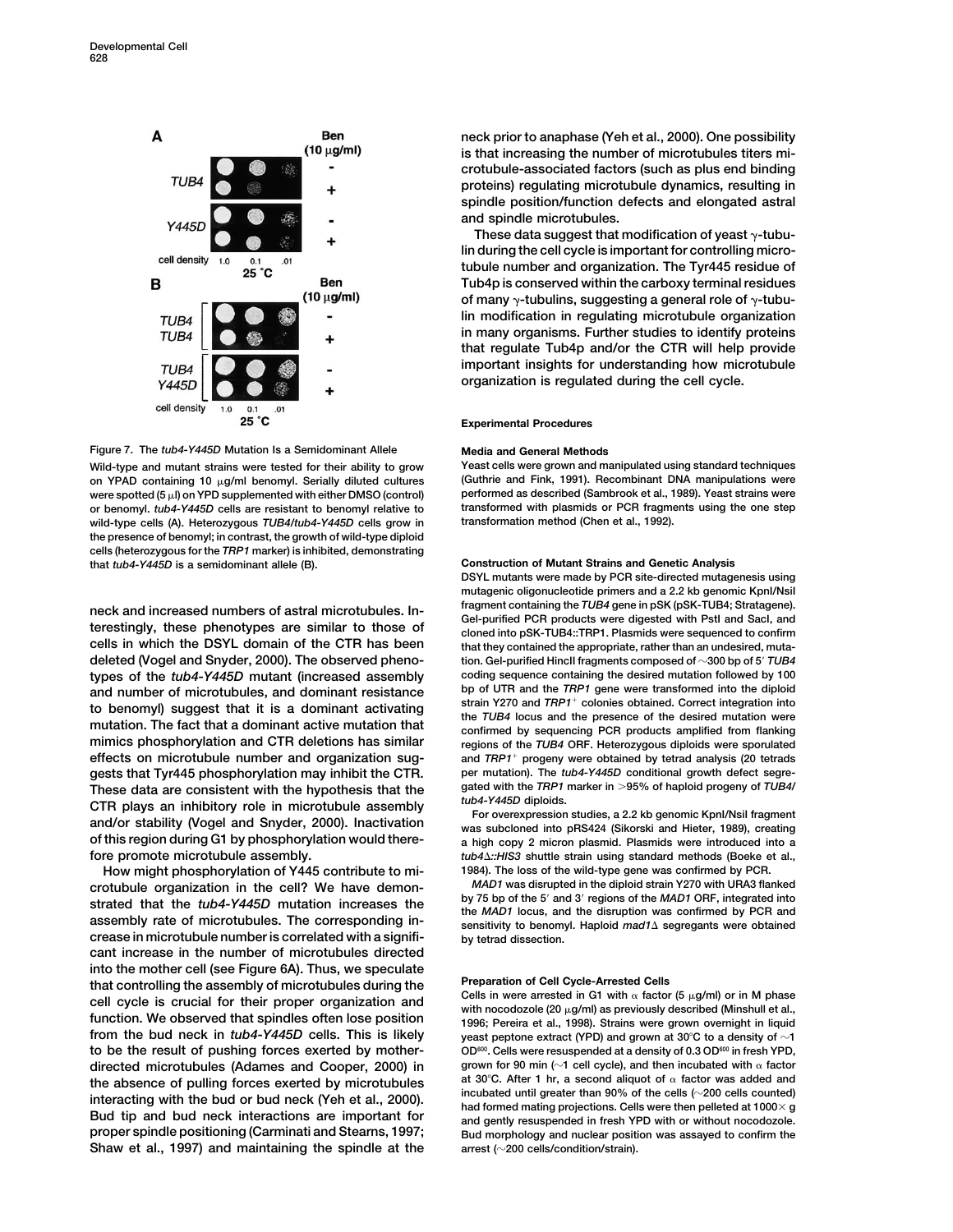## **Light and Immunofluorescence Microscopy** *Maximal Anaphase Spindle Lengths*

OD<sup>600</sup> density at 25°C, synchronized with α factor as previously de-<br>
scribed, and incubated in fresh medium without α factor for 2 hr at type (n = 7) and *tub4-Y445D* (n = 8) cells. The length of the cell scribed, and incubated in fresh medium without  $\alpha$  factor for 2 hr at **either 28C or 34C. Cells were fixed with 3.7% formaldehyde for (long axis through the bud neck) and the length of the spindle in 30–40 min at ambient temperature. Fixed cells were incubated for 5 the interval prior (1 min) to the start of spindle breakdown was min in 0.2% 4,6-diamidino-2-phenylindole-dihydrochloride (DAPI)/ measured using Measure Regions software in Metamorph. The ends PBS to stain DNA, washed once with PBS, and mounted in 90% of the spindle were determined by the point to which the spindle** glycerol/2% n-propylgallate/PBS and examined with a Leica Aris-<br>
depolymerized back to at the end of spindle breakdown. The vari**toplan microscope. Cells were prepared for indirect immunofluores- ance and standard error for each data set and significance at p cence using previously described methods (Guthrie and Fink, 1991) 0.05 as determined by a two-tailed Student's t test was calculated and incubated with rat monoclonal antibody YOL1/34 (raised against with Excel software. yeast -tubulin; SeraLab) and subsequently with FITC-conjugated goat anti-rat IgG (Jackson Immunologicals) to label microtubules. Preparation of Anti-Tub4p Antibodies To visualize microtubules, cells were examined using an FITC filter A KLH conjugate of a peptide corresponding to 16 N-terminal resi-**

**Microtubule number, length, and dynamics were examined in two in high copy 2 micron plasmids (see Figure 2A). independent** *TUB4* **and** *tub4-Y445D* **strains expressing** *TUB1::GFP* **(Straight et al., 1997). Cells were grown overnight at 24C to mid- Preparation of Extracts for Protein Analysis log phase. To measure astral microtubules, cells were mounted on Extracts were prepared using a modification of a previously de-7% agar pads as previously described (Shaw et al., 1997). Observa- scribed method (Knop et al., 1997). Yeast cultures were collected tions were made at ambient temperature (24C–25C). Images were by centrifugation and cell pellets were washed with lysis buffer (1 98) mounted on an Eclipse E600FN using a 100 × 1.4 NA Plan Apochromat objective lens with 1 magnification to the camera. Cells phate and used directly or snap frozen and stored at 70C. Cell were typically observed for 12–15 min at 20 s intervals. At each time** pellets (20–100 μl) were suspended in two volumes of lysis buffer<br>
point, a z series composed of five optical sections (0.25 s GFP containing proteas **point, a z series composed of five optical sections (0.25 s GFP containing protease inhibitors (Sigma yeast protease inhibitor cockinterference contrast (DIC) image was acquired at the start and end of zirconium beads (Biospec Products) was added. Cells were disof each time course to monitor bud size and position. To measure rupted by six 1 min pulses of vortexing at 4C; this procedure was maximal anaphase spindle length, cells were mounted on 25% gela- sufficient to break 80% of the cells. Triton X-100 (10% in lysis tin pads. Medium budded cells with a spindle 2 m in length were buffer) and SDS were added to final concentrations of 2 and 0.1%, acquired at 1 min intervals for 2 hr. A single 0.25 s DIC image was tracts were centrifuged at 6500 g for 12 min to clarify them. Claritaken at the midpoint of each** *z* **series. fied extracts used for immunoprecipitations were prepared with 1%**

**of astral microtubules in each 20 s interval. The uncompiled 5-plane** *z* **series for each interval was used in order to count all microtubules Protein Phosphatase Treatment of Extracts regardless of length. The number of microtubules per interval was Lysates (25 l) were preincubated with either phosphatase inhibitors** determined for the first 5 min of each time lapse and the average

**The frequency of new astral microtubule assembly (nucleation or 0.1%, respectively, and extracted on ice as previously described. regrowth) was determined by counting the number of assembly events during each time lapse/unit time. Assembly events were Two-Dimensional Electrophoresis quantified using uncompiled 5-plane** *z* **series data from wild-type Extracts to be analyzed by two-dimensional electrophoresis (O'Far-**

**microtubules over time. Microtubule length was measured as x,y,z pixel units in calibrated, uncompiled 5-plane** *z* **series data in wild- Samples were used immediately or stored at 80C. type (n 8 cells, 8 microtubules) and** *tub4-Y445D* **(n 6 cells, Two-dimensional electrophoresis was performed using a mini aperror for each data set and significance at p 0.05 as determined separated in IEF gels for 2800 volt hours (maximal voltage 750).**

**For cytological studies, cultures were grown in rich medium to 1 The maximal corrected anaphase spindle length was determined**

dues 107-122 of Tub4p (NGYDIGTRNQDDILNK) was used to gener-**Princeton Micromax CCD camera and Scanalytics IPLab software. ate polyclonal antibodies in rabbits (Zymed Laboratories). Total IgG was purified from rabbit sera with EZ-Sep (Pharmacia Biotech) and stored at 80C. This antibody (1:3000) recognized a single 52 Time-Lapse Video Microscopy and Data Analysis kDa protein band in extracts prepared from cells expressing** *TUB4*

lysis buffer: 200 mM NaCl, 1 mM EGTA, 5 mM MgSO<sub>4</sub>, 50 mM Tris-HCI [pH 7.8], and 5% glycerol) containing 20 mM  $\beta$ -glycerophos**fluorescence images) taken at a z interval of 0.75 m. A differential tail: 2 g/ml benzamidine and 1 mM PMSF) and an equal volume** respectively, and lysates were extracted for 30-40 min on ice. Ex-*Astral Microtubule Number* **Triton X-100 without SDS, and were diluted with an equal volume Microtubule number per cell was measured by counting the number of 1 lysis buffer without salt or detergent before adding antibodies.**

(1 mM o-vanadate, 5 mM NaF, 20 mM B-glycerophosphate; phos**was determined for aggregate data collected from 8 cells. The vari- phatase inhibitor cocktail; PIC) or buffer at 37C for 15 min. Lysates** ance and standard error for each data set and significance at  $p <$  were then incubated with buffer or 10 units (1  $\mu$ ) of calf intestinal **0.05 as determined by a two-tailed Student's t test was calculated phosphatase (CIP) at 37C for 30 min. The reaction was then** with Excel software.<br>**Frequency of Astral Microtubule Assembly and Direction and the author of an equal volume of lysis buffer con-**<br>**Frequency of Astral Microtubule Assembly and Direction by the addition 2**× PIC, and taining 2× PIC, and Triton X-100 and SDS were added to 2% and

**(n 8) and** *tub4-Y445D* **(n 12) cells. The direction of termination rell, 1975) were treated with RNase/DNase for 15 min on ice and (mother, bud, and bud neck region) for each microtubule assembled centrifuged at 8000 g for 10 min. An aliquot (25 l) of the superna**tant was diluted with an equal volume of lysis buffer (without deterstandard error for each data set and significance at  $p < 0.05$  as gent), nine volumes of ice-cold acetone were added, and the pro-<br>determined by a two-tailed Student's t test was calculated with teins were precipitated for teins were precipitated for 2 hr at  $-20^{\circ}$ C. Precipitated proteins were Excel software. *pelleted by centrifugation at 6000* **× g for 10 min, the acetone was** *Maximal Length and Dynamics of Astral Microtubules* **removed, and the pellet was dried at room temperature. Protein**<br>The length and dynamics of astral microtubules in wild-type and pellets, representing ~25  $\mu$  of clarif **The length and dynamics of astral microtubules in wild-type and** pellets, representing  $\sim$ 25 μl of clarified extract, were solubilized in tub4-Y445D cells was determined by measuring the length of single 50 μl of urea s *tub4-Y445D* **cells was determined by measuring the length of single 50 l of urea sample buffer (USB: 9.9 M urea, 2% Triton X-100, 5% -mercaptoethanol, and 0.1% SDS containing 0.4% ampholytes).**

**13 microtubules) cells using Measure Pixel software in Metamorph paratus (Bio-Rad). Isoelectric focusing (IEF) gels (5 cm) containing (Universal Imaging). Pixel measurement across the** *x-y* **and** *z* **planes either 5–7:3–10 (overexpressed proteins), 5–8:3–10 (cell cycle samwas converted to m, and the length per interval and rates of elonga- ples), or 4–6:5–7:3–10 (G1 samples) ampholyte mixtures were cast tion (m/min) and shortening (m/min) were calculated with Excel according to the manufacturer's instructions. IEF gels were prefosoftware (macros provided by M. Gupta). The variance and standard cused at 200, 300, and 400 volts. Protein samples in USB were by a two-tailed Student's t test was calculated with Excel software. After the focusing step, IEF gels were incubated in prewarmed (60C)**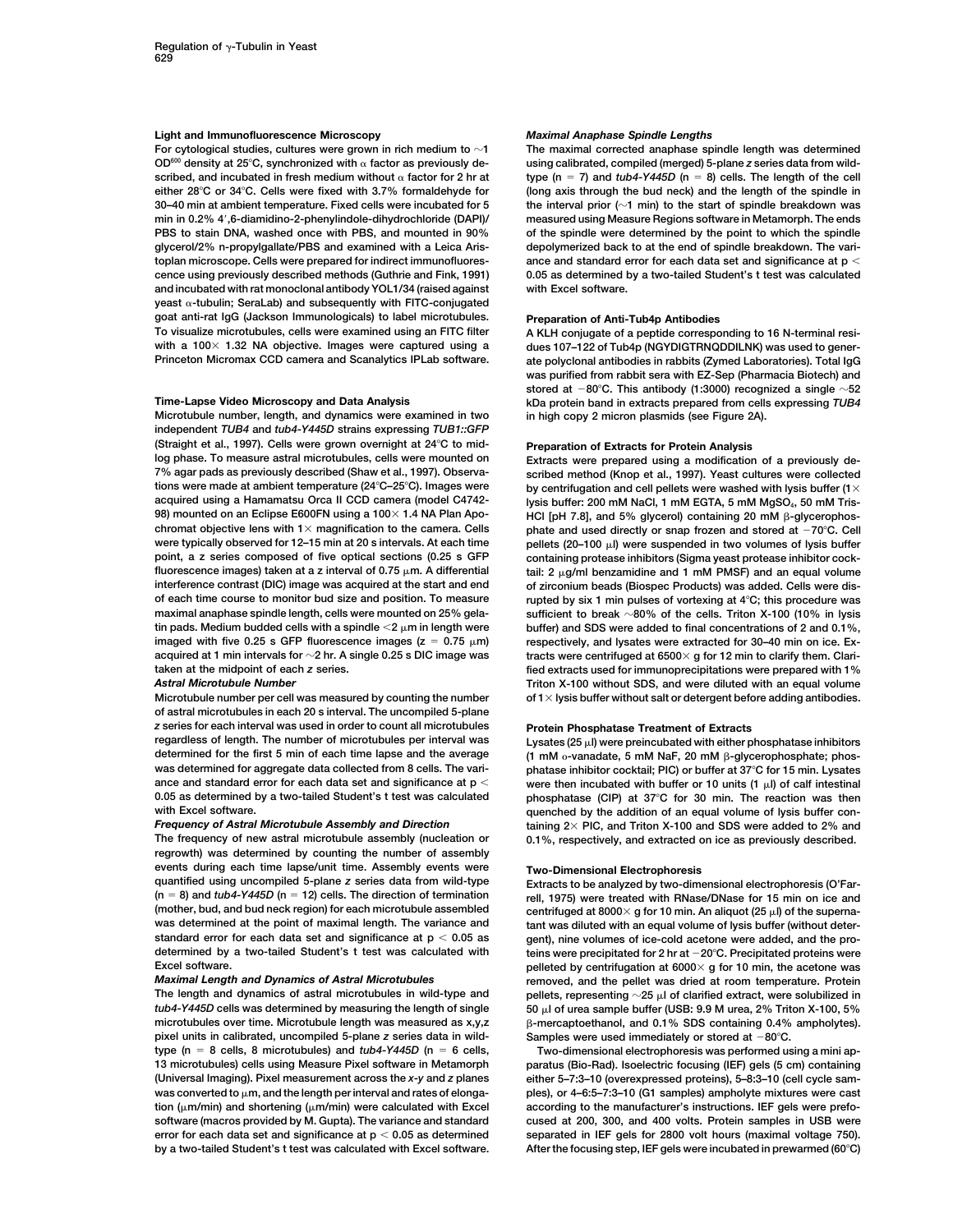**the top of a 3% stacking gel, and separated in 9% gels. Second 267–270. dimension gels were transferred to the same PVDF membrane so Jacobs, C.W., Adams, A.E., Szaniszlo, P.J., and Pringle, J.R. (1988). required to align two-dimensional blots, and thus membranes were cycle. J. Cell Biol.** *107***, 1409–1426.** mediate with NDB F staff (blo-had) prior to blocking. Protein iso-<br>forms stained in this manner were visualized by epi-UV fluorescence,<br>and their locations were marked for alignment purposes. A minimum<br>of the template mech

**performed using a Bio-Rad mini gel apparatus using standard meth-** *myces***. J. Cell Biol.** *98***, 922–933. ods. Proteins were separated in 9% gels, transferred to PVDF mem- Knop, M., and Schiebel, E. (1997). Spc98p and Spc97p of the yeast 20). Membranes were incubated with purified anti-Tub4p antibodies interaction with Spc110p. EMBO J.** *16***, 6985–6995.** (1.10,000) overlight at 4 C, washed with 103/1-20, included with<br>
goat anti-rabbit HRP antibodies (Amersham), washed, and visual<br>
ized with ECL reagent (Amersham), Anti-Myc antibodies (clone 9E10;<br>
Upstate Biotechnology) **Knop, M., Pereira, G., Geissler, S., Grein, K., and Schiebel, E. (1997). tions (2 hr at 4C) and at 1:10,000 for immunoblots. Antigen-IgG** complexes were isolated using protein A/G-agarose (Pierce). Anti-<br>Tub2p antibodies (loading control) were used at 1:5000 (Bond et y<sup>-tubulin of Saccharomyces cerevisiae and functions in microtubule</sup> Tub2p antibodies (loading control) were used at 1:5000 (Bond et **organization and spindle pole body duplication. EMBO J.** *16***, 1550– al., 1986).**

**The authors thank Daniel Gelperin, Jessie Hanrahan, Chris- Li, R., and Murray, A.W. (1991). Feedback control of mitosis in budtine Horak, Michael Knop, Michael Smith, and Susana Vidan for ding yeast. Cell** *66***, 519–531.** comments on the manuscript, and members of the Bloom lab for<br>helpful discussions. This work was supported by the Leslie War-<br>helpful discussions. This work was supported by the Leslie War-<br>ner Cancer fellowship (J.V.) and

Adames, N.R., and Cooper, J.A. (2000). Microtubule interactions activity and single activity and single activity and single activity and single activity and single activity and single activity and single activity and singl **with the cell cortex causing nuclear movements in** *Saccharomyces 6***, 1609–1620.** *cerevisiae***. J. Cell Biol.** *149***, 863–874. Modesti, A., Bini, L., Carraresi, L., Magherini, F., Liberatori, S., Pallini,**

of p34CDC28 tyrosine phosphorylation is not required for entry into

Boeke, J.D., LaCroute, F., and Fink, G.R. (1984). A positive selection **Moritz, M., Braunfeld, M., Fung, J., Sedat, J., Alberts, B., and Agard, for mutants lacking orotidine-5-phosphate decarboxylase activity D. (1995). Three-dimensional structural characterization of centro- in yeast: 5-fluoro-orotic acid resistance. Mol. Gen. Genet.** *197***, 345–346. somes from early** *Drosophila* **embryos. J. Cell Biol.** *130***, 1149–1159.**

(1986). A chicken-yeast chimeric β-tubulin protein is incorporated **D.A. (2000). Structure of the <sub>Y</sub>-tubulin ring complex: a template for microtubule nucleation. Nat. Cell Biol.** *2***, 365–370. into mouse microtubules** *in vivo***. Cell** *44***, 461–468.**

totic spindle in yeast through dynein-dependent interactions with  $\gamma$ -tubulin complex contains homologues of the yeast spindle pole **body components Spc97p and Spc98p. J. Cell Biol** *141***, 663–674. the cell cortex. J. Cell Biol.** *138***, 629–641.**

**tion of yeast in stationary phase. Curr. Genet.** *21***, 83–84. genetic analysis of interactions with Spc110p reveals distinct func-**

**interacts with the -tubulin-like Tub4p of** *Saccharomyces cerevisiae* **Oakley, C.E., and Oakley, B.R. (1989). Identification of -tubulin, a**

*Aspergillus nidulans***. Nature.** *338***, 662–664. Gunawardane, R.N., Martin, O.C., Cao, K., Zhang, L., Dej, K., Iwamatsu, A., and Zheng, Y. (2000). Characterization and reconstitution Oakley, B., Oakley, E., Yoon, Y., and Jung, M.K. (1990). -tubulin is a of** *Drosophila* **-tubulin ring complex subunits. J. Cell Biol.** *151***, component of the spindle pole body that is essential for microtubule 1513–1524. function in** *Aspergillus nidulans***. Cell** *61***, 1289–1301.**

**Guthrie, C., and Fink, G.R. (1991). Guide to Yeast Genetics and Oegema, K., Wiese, C., Martin, O.C., Milligan, R.A., Iwamatsu, A., Molecular Biology (New York: Academic Press). Mitchison, T.J., and Zheng, Y. (1999). Characterization of two related**

**microtubules. J. Cell Biol.** *144***, 721–733. nagida, M. (1991). The fission yeast -tubulin is essential for mitosis and is localized at microtubule organizing centers. J. Cell Sci.** *99***, O'Farrell, P.H. (1975). High resolution two-dimensional electropho-693–700. resis of proteins. J. Biol. Chem.** *250***, 4007–4021.**

**2 SDS sample buffer (Laemmli, 1970) for 1 min, transferred to Hoyt, M.A. (2001). Exit from mitosis: spindle pole power. Cell** *102***,**

Functions of microtubules in the *Saccharomyces cerevisiae* cell

**Kellogg, D., Moritz, M., and Alberts, B. (1994). The centrosome and One-Dimensional Electrophoresis, Immunoprecipitation, cellular organization. Annu. Rev. Biochem.** *63***, 639–674.**

**and Immunoblotting Kilmartin, J.V., and Adams, A.E.M. (1984). Structural rearrangements Extracts were prepared as previously described. SDS-PAGE was of tubulin and actin during the cell cycle of the yeast** *Saccharo-*

 $\gamma$ -tubulin complex mediate binding to the spindle pole body via their

**1564.**

**Acknowledgments Laemmli, U.K. (1970). Cleavage of structural proteins during the assembly of the head of bacteriophage T4. Nature** *227***, 680–685.**

**Miller, R.K., and Rose, M.D. (1998). Kar9p is a novel cortical protein required for cytoplasmic or microtubule orientation in yeast. J. Cell Received April 12, 2001; revised September 27, 2001. Biol.** *<sup>140</sup>***, 377–390.**

**References Minshull, J., Straight, A., Rudner, A.D., Dernburg, A.F., Belmont, A., and Murray, A.W. (1996). Protein phosphatase 2A regulates MPF**

**Amon, A., Surana, U., Muroff, I., and Nasmyth, K. (1992). Regulation V., Manao, G., Pinna, L.A., Raugei, G., and Ramponi, G. (2001).** mitosis in *S. cerevisiae*. Nature 355, 368–371. *myces cerevisiae*: a study on protein tyrosine phosphorylation. Elec-<br> **Poster La Currity Constitution** of the activity of the strephoresis 22, 576–585.

**Bond, J., Fridovich-Keil, J., Pillus, L., Mulligan, R., and Solomon, F. Moritz, M., Braunfeld, M.B., Guenebaut, V., Heuser, J., and Agard,**

**Carminati, J.L., and Stearns, T. (1997). Microtubules orient the mi- Murphy, S., Urbani, L., and Stearns, T. (1998). The mammalian**

**Chen, D.C., Yang, B.C., and Kuo, T.T. (1992). One-step transforma- Nguyen, T., Vinh, D.B., Crawford, D.K., and Davis, T.N. (1998). A** Geissler, S., Pereira, G., Spang, A., Knop, M., Soues, S., Kilmartin, J., tions of Spc97p and Spc98p, components of the yeast y-tubulin<br>and Schiebel, E. (1996). The spindle pole body component Spc98p complex. Mol. Biol. C

new member of the tubulin superfamily encoded by mipA gene of

Horio, T., Uzawa, S., Jung, M.K., Oakley, B.R., Tanaka, K., and Ya-<br>nagida M. (1991). The fission veget actubulin is essential for mitosis microtubules. J. Cell Biol. 144, 721–733.